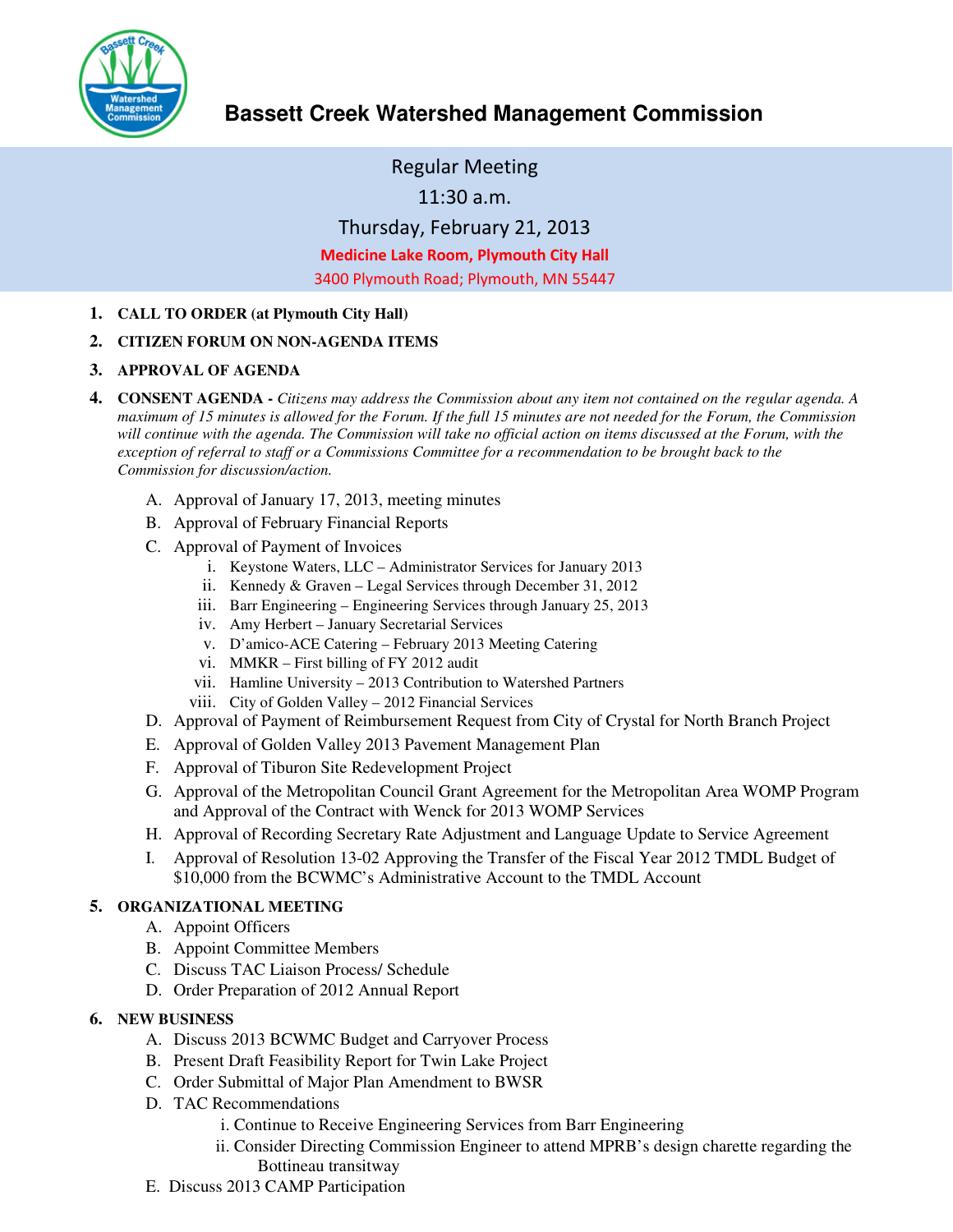# **7. OLD BUSINESS**

- A. Discuss Letters of Interest from Legal Consultants
- B. Approval of 2013 WMWA Agreement
- C. Next Generation Plan Update
	- i. Review Plan Process, Budget, and Steps
	- ii. Update on Public Input Process
- D. Approval of Resolution to Modify the BCWMC's Joint Powers Agreement due to its upcoming expiration

# **8. COMMUNICATIONS**

- A. Administrator's Report
- B. Chair
- C. Commissioners
- D. Committees
- E. Legal Counsel
- F. Engineer Information only: Feedback on BWSR Clean Water Fund Grant Applications

# **9. INFORMATION ONLY (Information online only)**

- A. 1/31/13 *Star Tribune* article "Cosmetics ingredient tainting state lakes"
- B. 1894 U.S.G.S. Topographical map of Minneapolis and southwest metro area
- C. Friends of the Mississippi River and the National Park Service "State of the River" report
- D. BCWMC Roster
- E. BCWMC 2013 Administrative calendar
- F. Hennepin Conservation District Cost Share Programs
- G. WCA Applications City of Plymouth Cornerstone Commons Heather Run Parkview Ridge Maintenance Facility
- H. Grant Tracking Spreadsheet
- I. MPRB Community Engagement Plan for Bassett Creek Main Stem Channel Restoration

### 10. **ADJOURNMENT**

### **Upcoming Meetings**

- Monday, February 25<sup>th</sup> Plan Steering Committee, 4:30 p.m. 6:00 p.m. at Golden Valley City Hall Council Conf. Rm.
- **Thursday, March 7th** TAC meeting, 1:30 p.m. 3:00 p.m. at Golden Valley City Hall
- **Monday, March 25<sup>th</sup>** Plan Steering Committee, 4:30 p.m. 6:00 p.m. at Golden Valley City Hall Council Conf. Rm.
- **Thursday, April 4<sup>th</sup>** TAC meeting, 1:30 p.m. 3:00 p.m. at Golden Valley City Hall
- **Thursday, June 13<sup>th</sup> Plan Stakeholder Kickoff Meeting 7:00 p.m.-Plymouth Community Center**

# **Future Commission Agenda Items list**

- Briarwood/ Dawnview Feasibility Report
- Construct policy/procedure for feasibility studies
- Develop a post-project assessment to evaluate whether it met the project's goals.
- Medicine Lake rip-rap issue over sewer pipe
- Presentation on the joint City of Minnetonka/ UMN community project on storm water management
- Presentation by Claire Bleser and Kevin Bigalke on Chloride